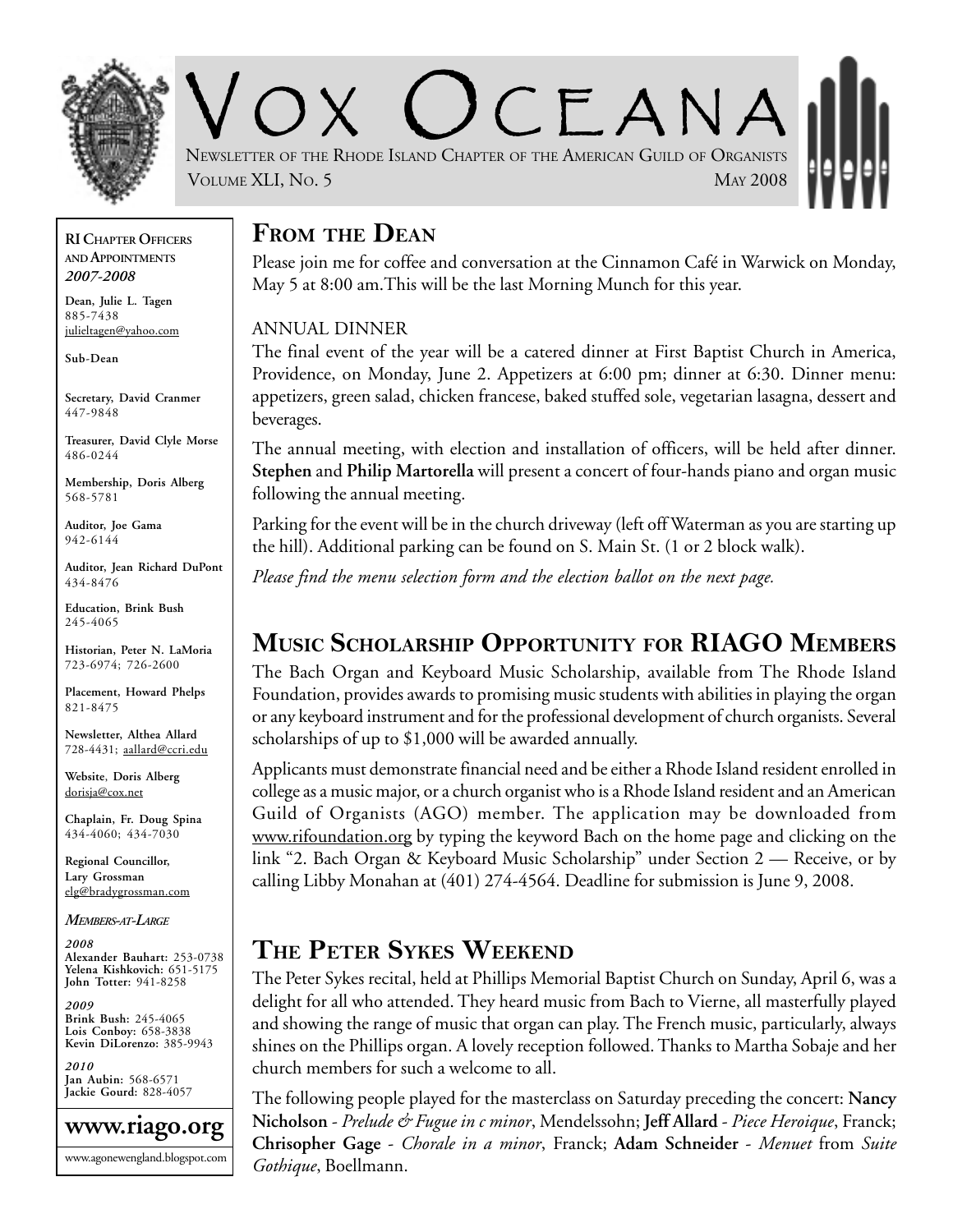### **EVENTS**

#### **Friday, May 2, 6:00 pm:**

**A Night to Believe**: Vocalists **Beth Beauregard, Emily Luther**, and **Kevin Shirey**, with **Justin Kisch**, (Music Director, St. Patrick's Church, Cranston) piano, perform songs from *Wicked, Rent,* and *Oklahoma!,* as well as jazz standards and contemporary popular selections. Benefit for 3-Day Breast Cancer Walk. \$30 donation (includes dinner) plus cash bar. Bella Restaurant, 1992 Victory Highway (Rt. 102), Burrillville. For reservations and information, call Cindy Beauregard: (401) 623-7072. (*See enclosed flyer*.)

#### **Sunday, May 4, 4:00 pm:**

*Organ Spectacular!* Internationally Acclaimed Organist, **Hector Olivera** at the Rodgers 4-Manual, 73 Stops: Central Baptist Church, 2 Union Square, Norwich, CT. Free. (860) 889-8313. (*See enclosed flyer*.)

### **Saturday, May 17, 8:00 pm:**

**Music at Park Place** presents in concert the Providence String Quartet, the Quartet-in-residence for Community Music Works, the "revolutionary organization" (The *New Yorker*) which provides free after-school music education and performance programs to 120 at-risk Providence youth. The program includes music of Haydn, Schoenberg and Forrest Larson, a Pawtucket resident composer. St. Paul's Episcopal Church, 50 Park Place, Pawtucket 02860. Tickets are \$20, \$10 students: www.musicatparkplace.com or (401) 72-MUSIC (726-8724).

### **ANNUAL DINNER SELECTION FORM**

Name:

No. attending: \_\_\_\_\_\_\_

 \_\_\_\_ chicken francese \_\_\_\_ baked stuffed sole \_\_\_\_ vegetarian lasagna

Please detach and **mail by Monday, May 19** to: Julie Tagen, 30 Huguenot Dr., E Greenwich, RI 02818.

The cost of the dinner is \$23 per person. Please make checks payable to RIAGO.

### **Sunday, May 18, 4:00 pm:**

**Diana Norton-Jackson** will present a recital on the new two manual Letourneau tracker pipe organ. Composers featured are J.S. Bach, Joseph Bonnet, Dom Paul Benoit and Lefebure-Wely. Church of Christ at Dartmouth College, Hanover, NH.

#### **Sunday, May 18, 7:00 pm:**

The Choir of St. Paul's, Wickford, under the direction of **Mark Steinbach**, will sing a service of Evensong featuring music by Pinkham and Buxtehude, accompanied by a string ensemble and the  $17<sup>th</sup>$  century "Purcell" organ at Old Narragansett Church, Church Lane, Wickford. (401) 294-4357.

### **Sunday, May 18, 7:30 pm:**

**Jim Morgan**, Organist and Choirmaster of St. Peter's Church, Narragansett and a member of our chapter, will perform the Bassoon Concertino for strings and 2 horns by Ermanno Wolf-Ferrari with the RI Philharmonic Community Orchestra at Sapinsley Hall at Rhode Island College. Tickets are \$15.00.

Sine Nomine, directed by **Paul Cienniwa** will perform *A Collage Mass of Sacred Music* using music from the Middle Ages to the present including works by Machaut, Josquin, Ockgehem*,* Stravinsky, Thompson, and others. Admission \$12 (\$10 student/senior). (508) 252-9469; www.sinenominechoir.org. Two performances: **Saturday, May 17, 2008 at 7:30 pm** at St. Columba's Chapel, 55 Vaucluse Avenue, Middletown, RI. **Sunday, May 18, 2008 at 3:00 pm** at St. Lawrence Martyr, 110 Summer St., New Bedford, MA.

| <b>BALLOT FOR 2008-2009 OFFICERS</b>                                                                          |  |
|---------------------------------------------------------------------------------------------------------------|--|
| Cast one vote for each candidate:                                                                             |  |
| Dean: Julie Tagen<br>Sub-Dean: Stephen Martorella<br>Secretary: David Cranmer<br>Treasurer: David Clyle Morse |  |
| <b>Executive Committee</b><br>(term to $2011$ ; 2 openings):<br>Jeffrey Allard<br>Laura Jensen                |  |
| Mail ballot to Ianice Aubin, 4107 Mendon Rd.                                                                  |  |

Mail ballot to Janice Aubin, 4107 Mendon Rd., Cumberland, RI 02864 or bring to the Annual Meeting June 2.